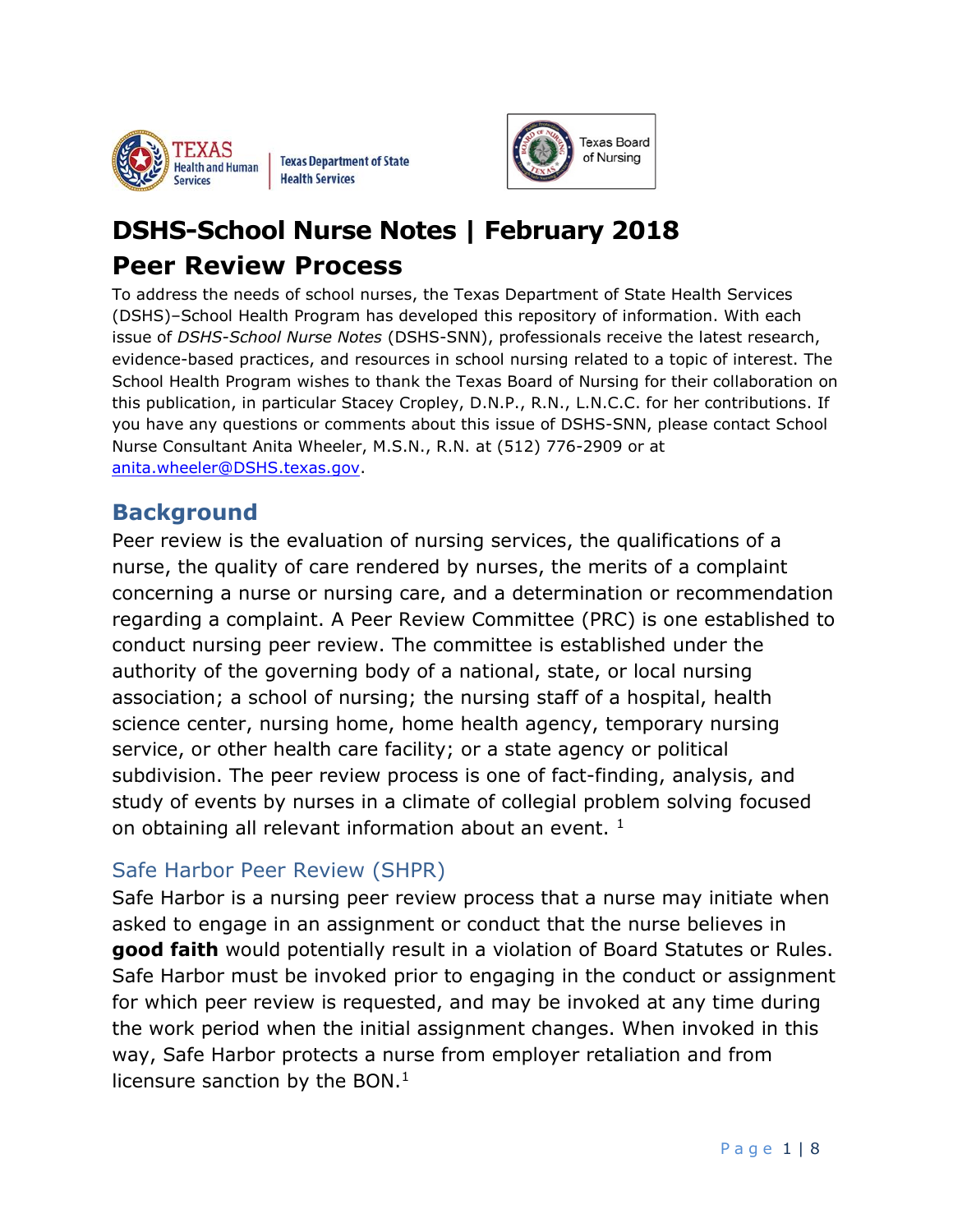#### Incident-Based Peer Review (IBPR)

More common to the BON is peer review that is initiated by a facility, association, school, agency, or any other setting that utilizes the services of nurses. The nurse being peer reviewed must receive notification of the peer review process as well as other components that are part of the nurse's minimum **due process** rights. The role of peer review is to determine if licensure violations have occurred and, if so, if the violations require reporting to the BON. In cases where a report to the BON is already required, the role of the PRC is to investigate whether external factors impacted the error or situation. If the PRC determines there were external factors impacting the nurse's actions, then the PRC must report their findings to a patient safety committee.<sup>1</sup>

IBPR is particularly relevant because the 85th Texas Legislature, 2017, Regular Session, passed House Bill (HB) 3296. This lowers the number of nurses required for nursing peer review. HB 3296 requires a person to establish a nursing PRC to conduct nursing peer review if the person regularly employs, hires, or contracts for the services of 8 or more vocational nurses, and for professional nurses, if the person employs, hires, or contracts for the services of 8 or more nurses, at least 4 of whom are registered nurses. <sup>2</sup>

## **Nursing Standards and License Considerations**

The next section addresses federal and state statutes and professional guidelines related to the peer review process.

#### Texas Board of Nursing (BON)

Peer review is the evaluation of nursing services, the qualifications of a nurse, the quality of patient care rendered by nurses, the merits of a complaint concerning a nurse or nursing care, and a determination or recommendation regarding a complaint including:

- $\triangleright$  the evaluation of the accuracy of a nursing assessment and observation and the appropriateness and quality of the care rendered by a nurse;
- $\triangleright$  a report made to a nursing peer review committee concerning an activity under the committee's review authority;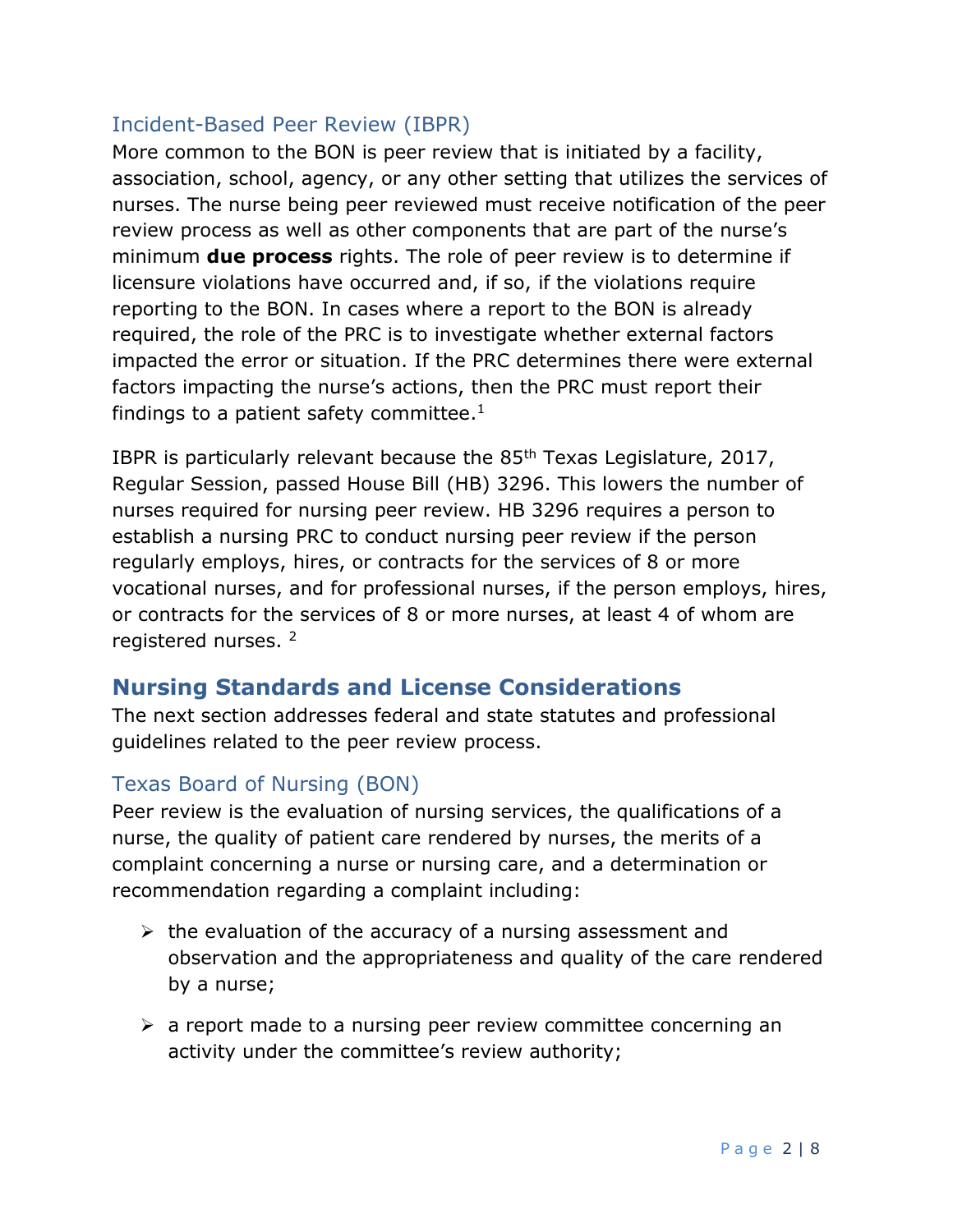- $\triangleright$  a report made by a nursing peer review committee to another committee or to the Board as permitted or required by law; and
- $\triangleright$  implementation of a duty of a nursing peer review committee by a member, an agent, or an employee of the committee.

A Peer Review Committee (PRC) may review the nursing practice of an LVN, RN, or APRN (RN with advanced practice authorization). As discussed in the Background section, there are two kinds of nursing peer review.

1. **Incident-based peer review (IBPR)** is initiated by a facility, association, school, agency, or any other setting that utilizes the services of nurses.

Employment and licensure issues are separate. An employer may take disciplinary action before review by the PRC is conducted, as peer review cannot determine issues related to employment. The role of peer review is to determine if licensure violations have occurred and, if so, if the violations require reporting to the board. If a report to the BON is already required under §301.405(c) of the Nursing Practice Act (NPA), then the role of the PRC is to investigate whether external factors impacted the error or situation. If the PRC determines there were external factors that mitigated or aggravated the circumstances impacting the nurse's actions, then the PRC must report its findings to the risk manager or other appropriate committee that supports student safety.

The nursing PRC does not have authority to make employment or disciplinary decisions. The employer must make their own decision about appropriate disciplinary actions; however, the employer may choose to utilize the decisions of the PRC in determining what action they wish to take with regard to the nurse's employment. In addition, an employer may not prohibit a PRC from filing a report to the BON if the PRC has determined in good faith that a nurse's practice must be reported to the BON in compliance with NPA (§301.403), Board Rules [217.11\(1\)\(K\)](http://www.bon.texas.gov/rr_current/217-11.asp) and [217.19.](http://www.bon.texas.gov/rr_current/217-19.asp)

2. **Safe harbor peer review (SHPR)** may be initiated by an LVN, RN, or APRN prior to accepting an assignment or engaging in requested conduct that the nurse believes would place patient(s) at risk of harm, thus potentially causing the nurse to violate his/her duty to the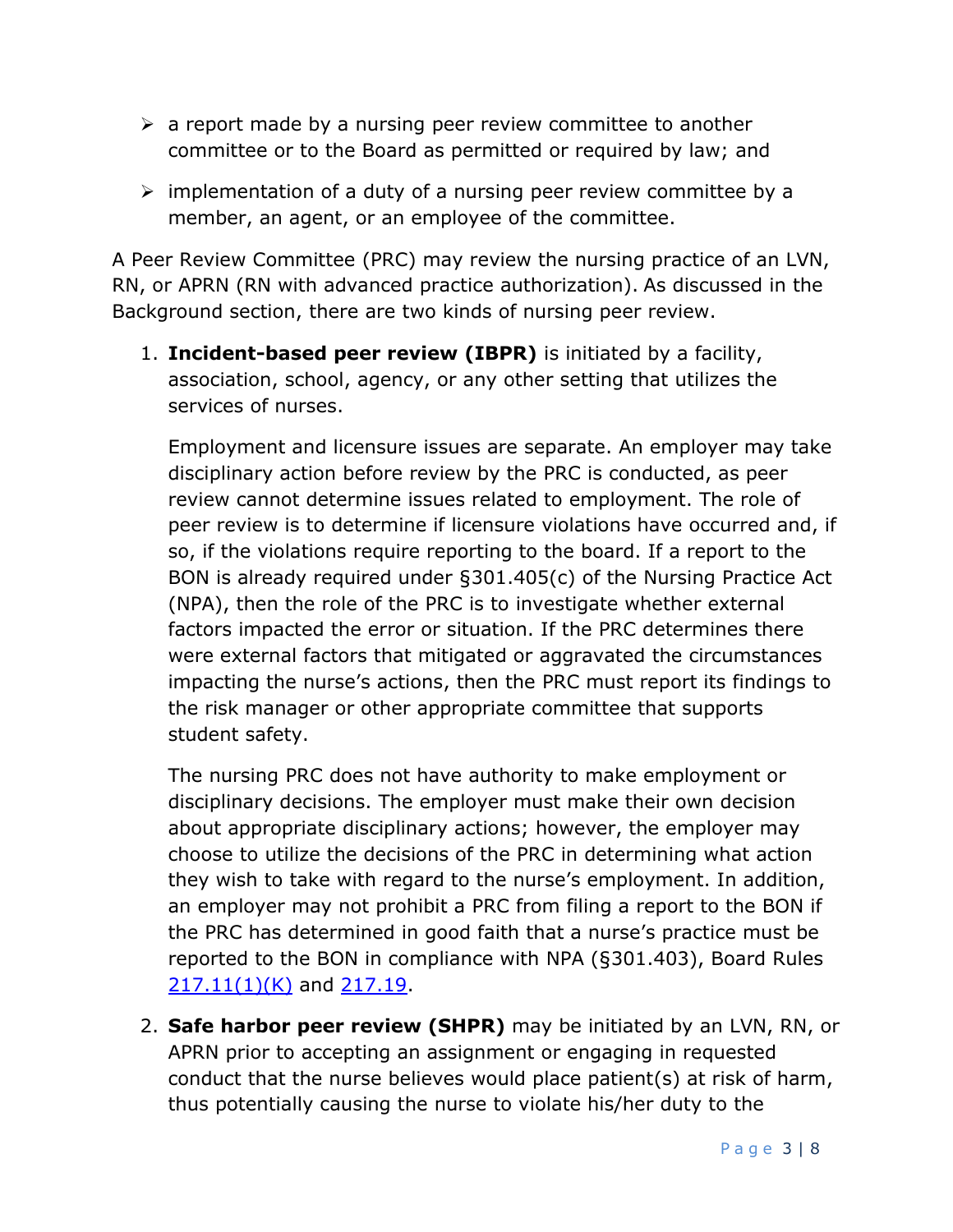patient(s). Invoking safe harbor in accordance with Board Rule 217.20 protects the nurse from licensure action by the BON as well as from retaliatory action by the employer.

The NPA, §303.005(d), requires the employer/nurse manager to consider the decision of the SHPR Committee "in any decision to discipline the nurse." The "non-binding" provision in this statute means that if the Nurse Administrator/Nurse Manager believes the SHPR was conducted in "bad faith," or otherwise made an incorrect determination, the Nurse Administrator must document his/her rationale for disagreeing with the SHPR Committee determination, and this must be retained with the SHPR records. In addition, if the Nurse Administrator believes the SHPR was done in bad faith, she/he has a duty to report the nurses who participated on the PRC to the BON [see Board Rule 217.20(j)(4)(C)].

The BON encourages Nurse Administrators to remember that each nurse has a duty to advocate for patient/client safety. This is expressed in **Board [Rule 217.11\(1\)\(B\)](http://www.bon.texas.gov/rr_current/217-11.asp)** and explained in Position Statement *[15.14 Duty of a Nurse in Any Setting](http://www.bon.texas.gov/practice_bon_position_statements_content.asp#15.14)*. Other relevant documents include the BON's **Six-Step Decision-Making Model for** [Determining Nursing Scope of Practice](http://www.bon.texas.gov/pdfs/publication_pdfs/dectree.pdf) and [Six-Step Decision-Making](http://www.bon.texas.gov/pdfs/publication_pdfs/dectree_LVN.pdf)  [Model for Determining the LVN Nursing Scope of Practice.](http://www.bon.texas.gov/pdfs/publication_pdfs/dectree_LVN.pdf) Step 3 asks if there is nursing literature, research, or guidance documents from national specialty nursing organizations related to the nursing issue in question. National patient safety organizations, such as the Institute for Safe Medication Practices, would also be applicable with regard to "best practices" in a given area of nursing and patient safety. SHPR can be an opportunity to take stock of how nursing and support departments surrounding nursing are organized, and how safe patient care is helped or hindered by those systems.

- > [Nursing Practice Act,](https://www.bon.texas.gov/laws_and_rules_nursing_practice_act.asp) Nursing Peer Review & Nurse Licensure Compact: Occupations Code and Statutes Regulating the Practice of Nursing. As Amended September 2017.
- ▶ [Rules & Regulations](https://www.bon.texas.gov/laws_and_rules_rules_and_regulations.asp) relating to Nurse Education, Licensure and Practice. Published October 2017.
- Practice [Peer Review: Incident-Based or Safe Harbor](https://www.bon.texas.gov/practice_peer_review.asp)
	- Due Process: formal and confidential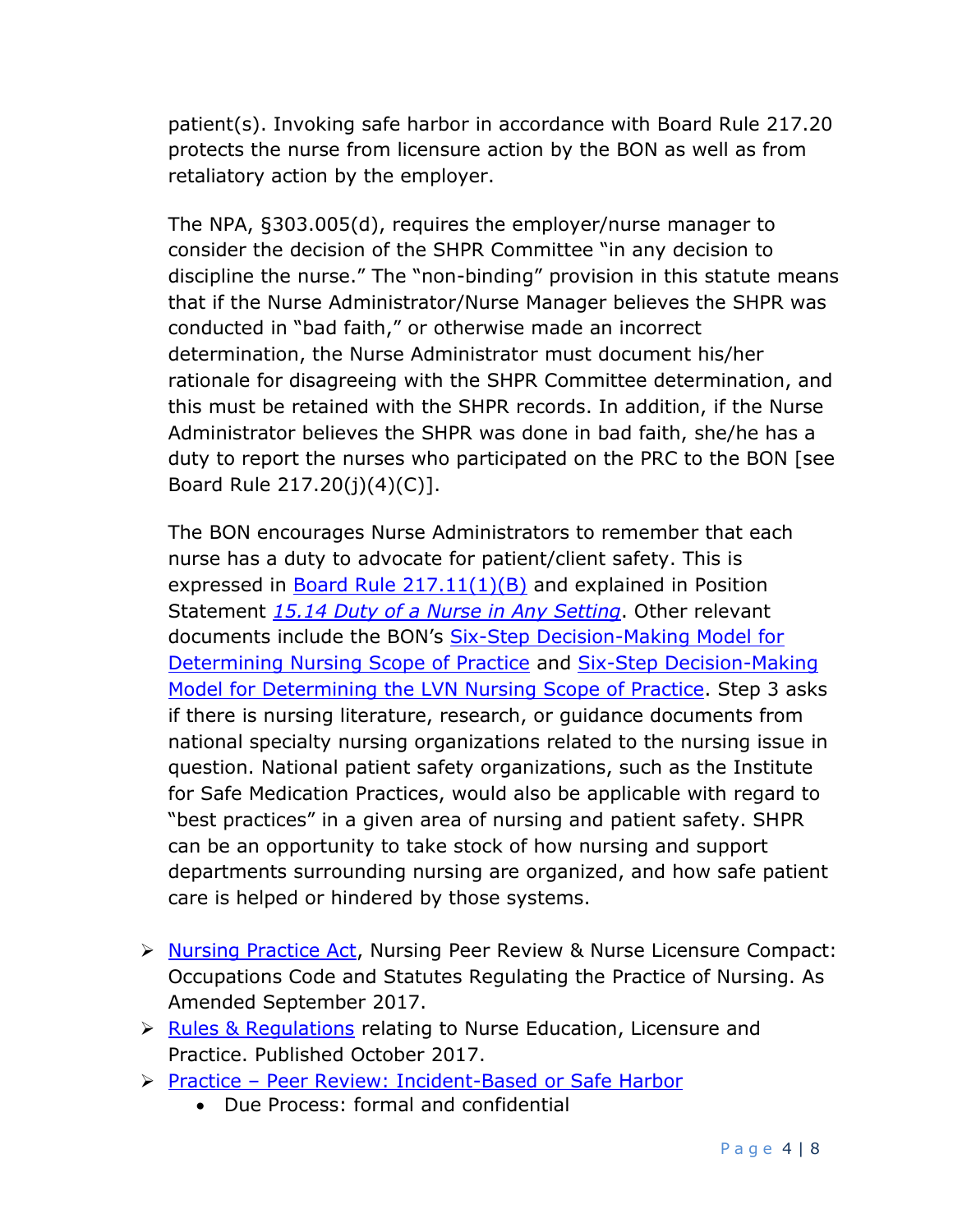- Whistleblower protections
- Safe Harbor timeline
- IBPR & SBPR Statute and Rule References
- Safe Harbor Statutes and Rule References
- ▶ [Frequently Asked Questions](https://www.bon.texas.gov/faq_peer_review.asp)
	- General Peer Review Information
	- Incident-Based Nursing Peer Review(IBPR)
	- Safe Harbor Peer Review (SHPR)
- $\triangleright$  [Safe Harbor Forms](https://www.bon.texas.gov/forms_safe_harbor.asp)
	- Quick Request
	- Comprehensive Request
	- Request to Question Reasonableness of a Physician's Order
- **[Position Statement:](https://www.bon.texas.gov/practice_bon_position_statements.asp)** 
	- *15.14 Duty of a Nurse in any Practice Setting*

National Association of School Nurses (NASN)

 $\triangleright$  [Code of Ethics](https://www.nasn.org/nasn-resources/professional-topics/codeofethics)

Texas School Nurses Organization (TSNO)

School Nursing: [Scope and Standards of Practice](http://www.txsno.org/tsnoresources/schoolnursingscopestandards)

National Council of State Boards of Nursing (NCSBN)

> Disciplinary Resources Committee (video or PDF): Board of Nursing [Complaint Process: Investigation to Resolution](https://www.ncsbn.org/426.htm)

## **Research**

Because the concept of peer review is so closely linked to state law, the current issue of DSHS-SNN lacks research on a national level. The aim is not to compare Texas's model to that of other states but rather to ensure that school nurses understand how to protect their practice by invoking safe harbor and, when necessary, how disciplinary actions are managed within the state of Texas.

For assistance in obtaining an article, please contact the DSHS Library at [library@DSHS.texas.gov](mailto:library@DSHS.texas.gov) and mention inclusion of the requested article in the *DSHS-School Nurse Notes*. Following each citation is a portion of the article's abstract or a summary of the article.

1. Thomas MB, Willmann J. **Why nurses need whistleblower protection**. *J Nurs Regul*. 2012;3(3):19-23.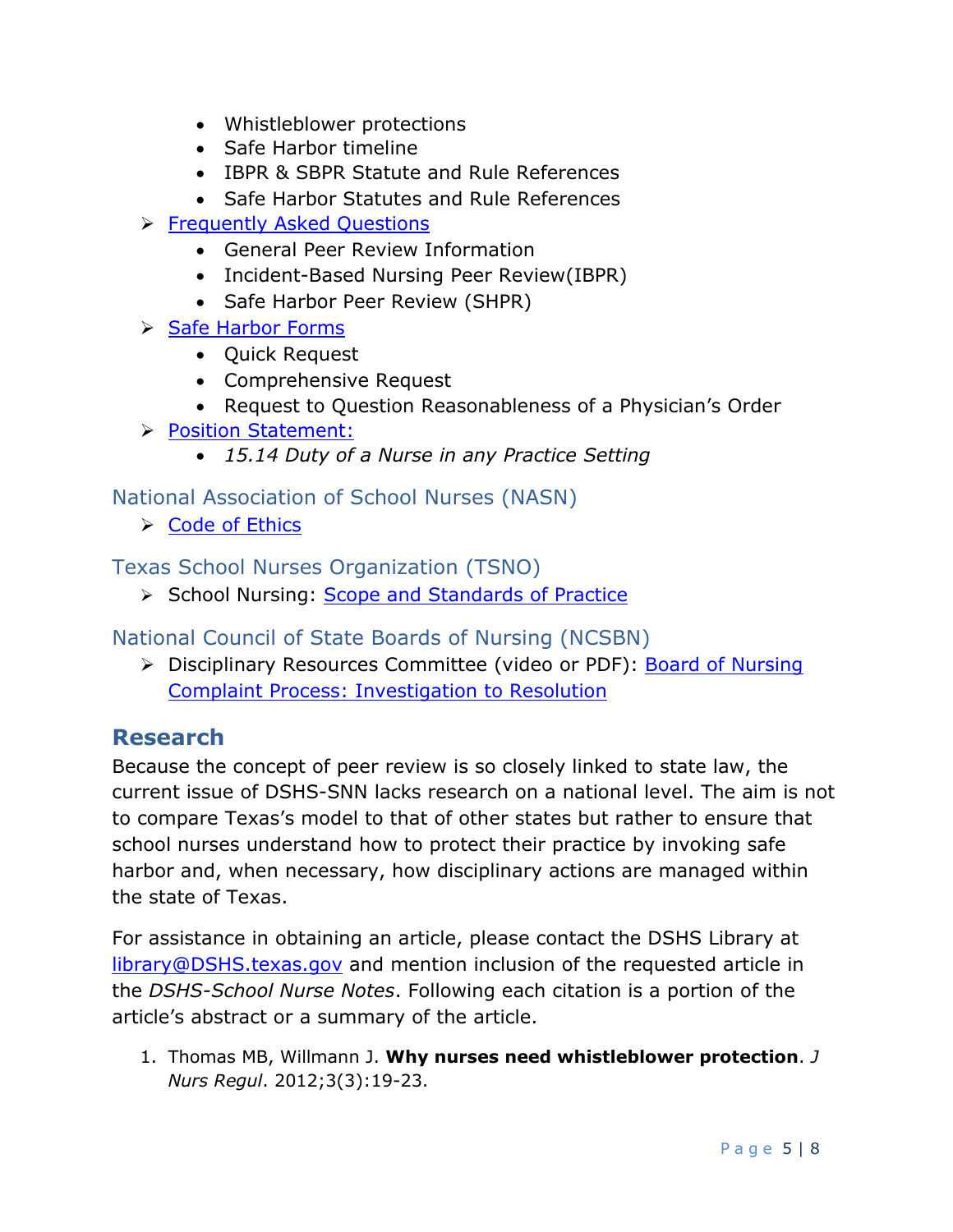Boards of nursing and professional associations have a strong belief that nursing practice must emphasize patient advocacy and the importance of the nurse's role in the protection and safety of patients. Though nurses are educated about their responsibilities regarding advocacy and safety, many have difficulty navigating workplace impediments that restrict their duty to advocate for patients. This was not the issue for two Winkler County, Texas, nurses who reported concerns about a physician's dangerous medical practice to the Texas Board of Medicine. Not only were the nurses fired from their long-standing jobs for reporting the physician's unsafe practice, they were also criminally indicted for a third-degree felony. This article reviews the case of these nurses and the subsequent legislation initiated by the Texas Nurses Association and supported by the Texas Board of Nursing to prevent such occurrences in the future.

2. Bearden MM, Shelton A, Brown & Fortunato, P.C. **Rights every nurse should know: Incident-based nursing peer review**. *[Houston Medical](http://www.mjhnews.com/health-care-news-specialty-columns-88/legal-affairs/555-rights-every-nurse-should-know-incident-based-nursing-peer-review.)  [Journal](http://www.mjhnews.com/health-care-news-specialty-columns-88/legal-affairs/555-rights-every-nurse-should-know-incident-based-nursing-peer-review.)*. 2013. Accessed October 6, 2017.

The statutory and regulatory procedures governing incident-based peer review are the focus of this legal affairs column. Under the hospital licensing rules, the Texas Department of State Health Services requires hospitals to implement a program for incident-based peer review and compliance with the reporting requirements established by the Texas Board of Nursing (BON). A hospital's program for incident-based peer review should provide certain due process rights to nurses under review. Such due process rights are required by the Nursing Practice Act and BON Rule 217.19.

#### **Resources**

#### General Information

- Texas Legislature Online: [House Bill 3296](http://www.capitol.state.tx.us/BillLookup/Text.aspx?LegSess=85R&Bill=HB3296) (Enrolled Bill Summary)
	- House Bill 3296 amends the Occupations Code to decrease the minimum number of nurses regularly employed, hired, or contracted for services by a person that triggers the requirement for the person to establish a nursing peer review committee.
	- House Bill 3296 became effective September 1, 2017.
- Texas Guide to School Health Services: [Professional School Nursing](http://www.dshs.texas.gov/schoolhealth/tgshs/profsclnursing/) Peer Review (Includes five bulleted items.)
- Informal Survey Results for School Nurses
	- Data gathered by DSHS in 2015 from 3 Regional Education Service Centers (ESCs)
	- Includes examples of Peer Review Committee (PRC) work from the previous five years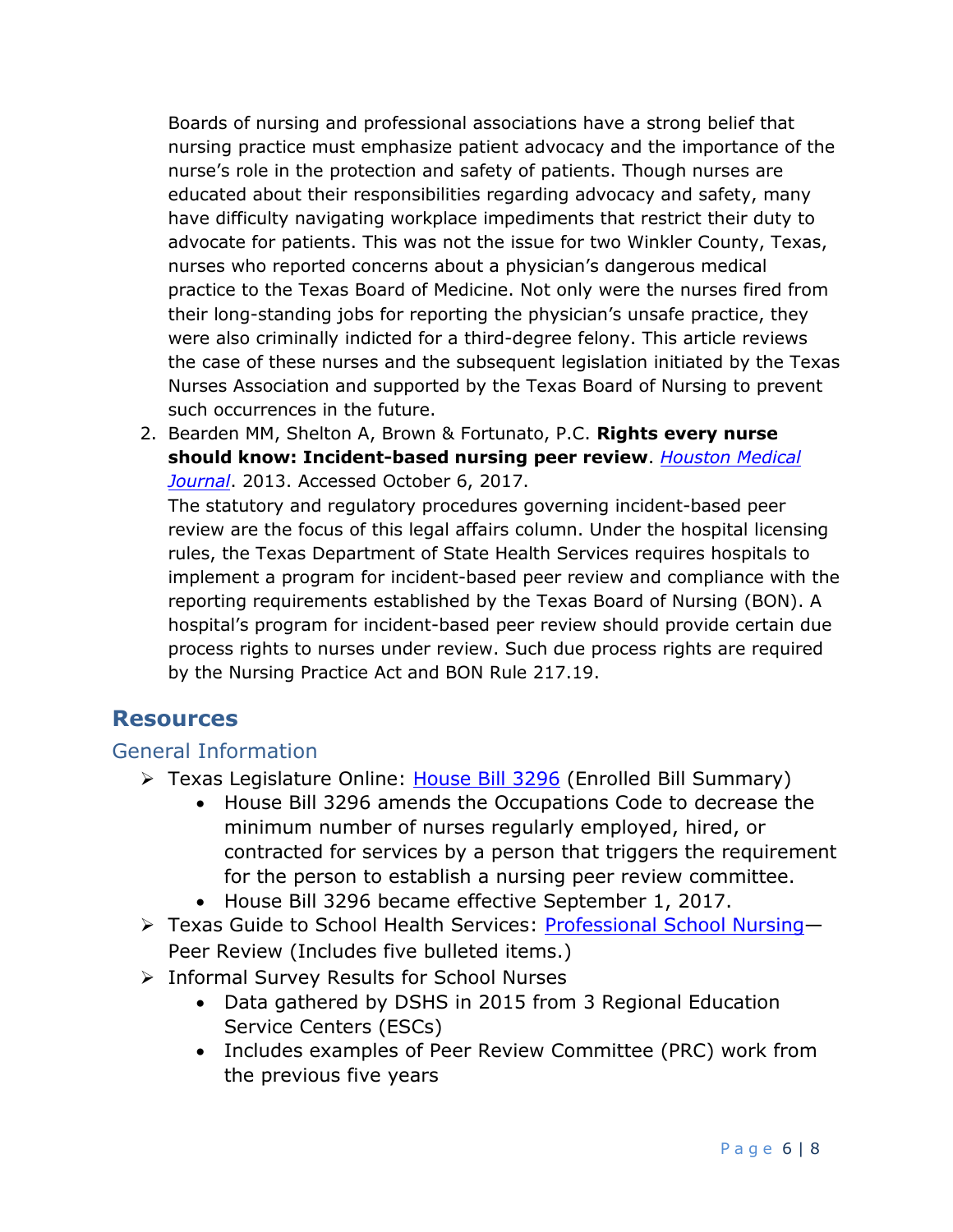- In each of 8 categories, shows number of cases reported to BON, of the total cases reviewed by PRC.
	- *Medication Administration*: 7 reported, of 9 total
	- *Documentation*: 5 reported, of 8 total
	- *Failure to Appropriately Assess*: 2 reported, of 2 total
	- *Failure to Appropriately Intervene to Prevent Complications*: 6 reported, of 6 total
	- *Unprofessional Conduct or Professional Boundary Violation*: 2 reported, of 3 total
	- *Failure to Appropriately Monitor a Condition*: 4 reported, of 4 total
	- *Failure to Appropriately Follow a Provider's Order*: 5 reported, of 5 total
	- *Failure to Communicate with School Staff, Parents, or Providers*: 2 reported, of 2 total
- From this data, DSHS enhanced the Nursing Jurisprudence and Ethics continuing education course.

## Continuing Education\*

- ▶ Texas Board of Nursing (BON)—Interactive Online Course: Nursing [Regulations for Safe Practice](https://www.bon.texas.gov/catalog/product/#bon-nrsp)
	- 2.0 contact hours meeting requirement for nursing jurisprudence and ethics
	- 21 days of access to course
- BON Workshop: *[Protecting Your Patients and Your Practice, Nursing](https://www.bon.texas.gov/catalog/#workshops)  [Jurisprudence and Ethics](https://www.bon.texas.gov/catalog/#workshops)*
	- 8.4 contact hours
- National Council of State Boards of Nursing (NCSBN): Self-paced courses with unlimited online access for 3 weeks
	- [Disciplinary Actions: What Every Nurse Should Know](https://learningext.com/nurses/p/disciplinary_actions) (4.8 contact hours)
	- [Righting A Wrong: Ethics &](https://learningext.com/nurses/p/ethics_professionalism) Professionalism in Nursing (3.0 contact hours)

\*Fees apply.

## Books for Purchase

- ▶ National Association of School Nurses (NASN) and American Nurses Association (ANA) (2017): *[School Nursing: Scope and Standards of](https://portal.nasn.org/members_online/members/viewitem.asp?item=S001&catalog=MAN&pn=2&af=NASN)  [Practice, 3](https://portal.nasn.org/members_online/members/viewitem.asp?item=S001&catalog=MAN&pn=2&af=NASN) rd Edition*
- Texas Nurses Association (2017): *[Annotated Guide to the Texas](https://texasnurses.site-ym.com/store/ViewProduct.aspx?id=9577416)  [Nursing Practice Act, 13](https://texasnurses.site-ym.com/store/ViewProduct.aspx?id=9577416)th Ed.*